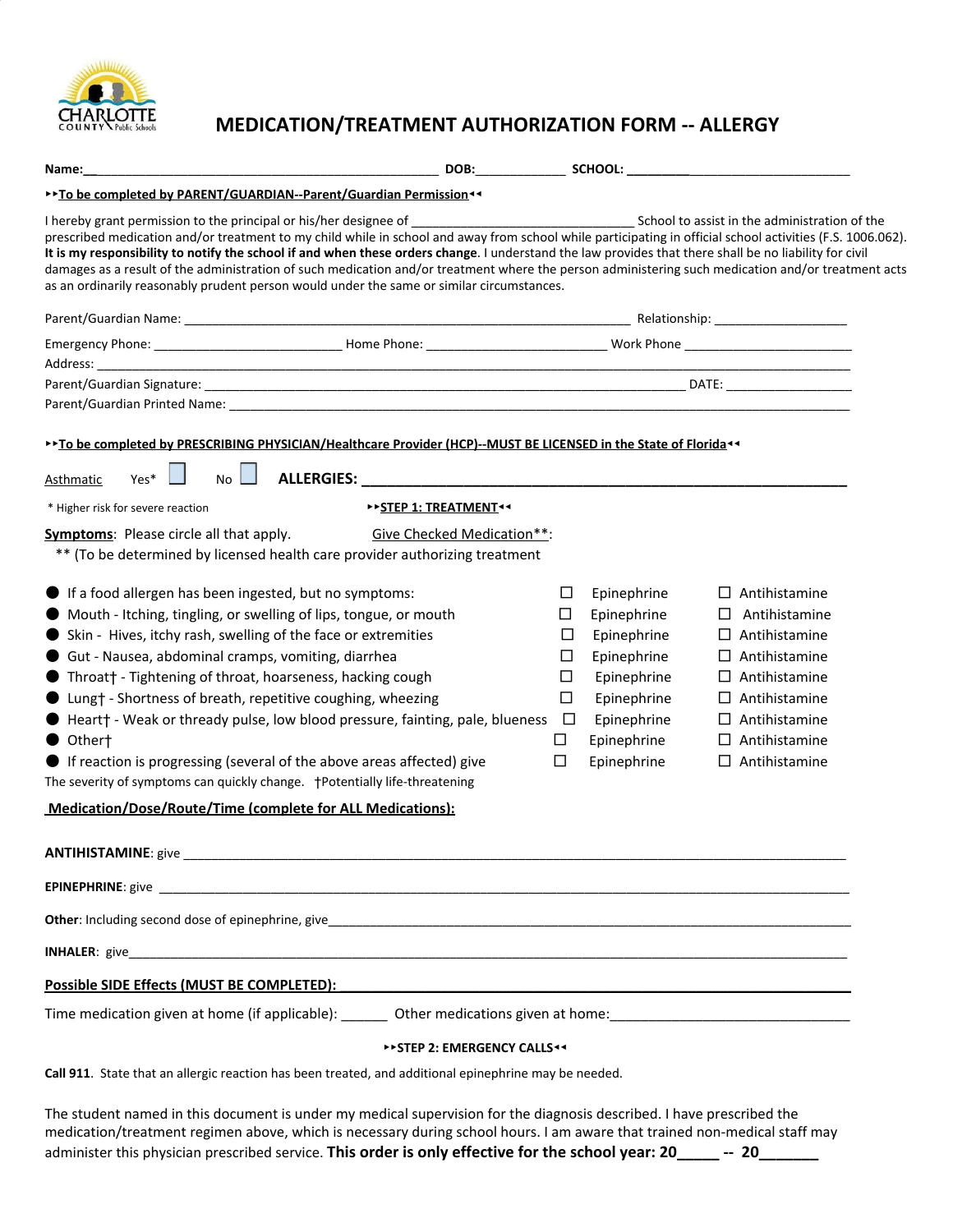| <b>DIAGNOSIS:</b> |  |
|-------------------|--|
|                   |  |

|    |                                                                                                                                                                                                                                                                                                                                                                                                                                                                                                                                                                                                                                                                                                                                                                                                                                                                                                                                                                                                                                                                                                                                                                                                                                                  |              | <b>Type of Allergy</b>                                                                                                                     |           |                       |                                      |                            |                                          |
|----|--------------------------------------------------------------------------------------------------------------------------------------------------------------------------------------------------------------------------------------------------------------------------------------------------------------------------------------------------------------------------------------------------------------------------------------------------------------------------------------------------------------------------------------------------------------------------------------------------------------------------------------------------------------------------------------------------------------------------------------------------------------------------------------------------------------------------------------------------------------------------------------------------------------------------------------------------------------------------------------------------------------------------------------------------------------------------------------------------------------------------------------------------------------------------------------------------------------------------------------------------|--------------|--------------------------------------------------------------------------------------------------------------------------------------------|-----------|-----------------------|--------------------------------------|----------------------------|------------------------------------------|
| o  | <b>Medication</b>                                                                                                                                                                                                                                                                                                                                                                                                                                                                                                                                                                                                                                                                                                                                                                                                                                                                                                                                                                                                                                                                                                                                                                                                                                |              | $\Box$ Food                                                                                                                                |           |                       |                                      |                            |                                          |
| ⊔  | <b>Environmental Allergens</b>                                                                                                                                                                                                                                                                                                                                                                                                                                                                                                                                                                                                                                                                                                                                                                                                                                                                                                                                                                                                                                                                                                                                                                                                                   |              | <b>Insect Bites/Stings</b>                                                                                                                 |           |                       |                                      |                            |                                          |
|    |                                                                                                                                                                                                                                                                                                                                                                                                                                                                                                                                                                                                                                                                                                                                                                                                                                                                                                                                                                                                                                                                                                                                                                                                                                                  |              | <b>Symptoms of Allergy</b>                                                                                                                 |           |                       |                                      |                            |                                          |
|    | Check the box next to any of the following symptoms that child has experienced:                                                                                                                                                                                                                                                                                                                                                                                                                                                                                                                                                                                                                                                                                                                                                                                                                                                                                                                                                                                                                                                                                                                                                                  |              |                                                                                                                                            |           |                       |                                      |                            |                                          |
|    | $\Box$ Hives or giant hives<br>$\Box$ Swelling of<br>$\Box$ Difficulty in breathing – wheezing<br>$\Box$ Difficulty swallowing<br>Life-Threatening ALLERGIES:                                                                                                                                                                                                                                                                                                                                                                                                                                                                                                                                                                                                                                                                                                                                                                                                                                                                                                                                                                                                                                                                                    | $\Box$ Shock | $\Box$ Fainting – dizziness<br><u> 1980 - John Stein, Amerikaansk politiker (</u>                                                          |           |                       |                                      |                            |                                          |
| 1. | Has child ever been hospitalized for any allergic event?                                                                                                                                                                                                                                                                                                                                                                                                                                                                                                                                                                                                                                                                                                                                                                                                                                                                                                                                                                                                                                                                                                                                                                                         |              | $\Box$ Yes                                                                                                                                 | $\Box$ No | if Yes, Describe:     |                                      |                            |                                          |
| 3. | 2. Is medication required immediately after exposure to any allergy producing substance?<br>$\Box$ Yes**<br>$\Box$ No<br>school.**<br>If no medication is necessary, how should the school treat the allergic event?<br>Careful observation $\Box$ Yes $\Box$ No<br>If your child has a special dietary need, Champ's Café requires a copy of a medical statement from a licensed health care provider that<br>must include and address the following:<br>- An identification of the medical or other special dietary condition that restricts the child's diet<br>- The food or foods to be omitted from the child's diet<br>- The food or choice of foods to be substituted<br>*If your child has a medical or special dietary need involving milk, such as lactose intolerance, a PARENT NOTE on file with the SCHOOL NURSE will<br>allow the Food & Nutrition Services staff to substitute Lactaid Milk only as a beverage with the meal. USDA does not permit juice to be provided<br>instead of milk; Juice does not have the same nutrients as milk or Lactaid Milk; It is not a requirement for a child to take milk with a meal.<br>Please have Healthcare Provider indicate dietary condition/medical diagnosis & special needs below: |              | ** If "Yes" we must have the Medication/Treatment Authorization Form for Allergies on file at<br>Call parent/guardian $\Box$ Yes $\Box$ No |           |                       |                                      |                            |                                          |
|    | Medication EXPIRATION DATE to follow manufacturer's expiration date?<br>Is medication needed during field trips?<br>Is student authorized to carry and use/self-administer asthma inhaler?*<br>• Is student authorized to carry and use/self-administer epinephrine auto-injector?*<br>● Is student authorized to carry and use/self-administer pancreatic enzymes?*<br>*(physician must provide education on use)                                                                                                                                                                                                                                                                                                                                                                                                                                                                                                                                                                                                                                                                                                                                                                                                                               |              |                                                                                                                                            |           | ப<br>$\Box$<br>⊔<br>□ | □<br>Yes<br>Yes<br>Yes<br>Yes<br>Yes | $\Box$<br>$\Box$<br>$\Box$ | $\Box$ No<br>$\Box$ No<br>No<br>No<br>No |
|    |                                                                                                                                                                                                                                                                                                                                                                                                                                                                                                                                                                                                                                                                                                                                                                                                                                                                                                                                                                                                                                                                                                                                                                                                                                                  |              |                                                                                                                                            |           |                       |                                      |                            |                                          |
|    |                                                                                                                                                                                                                                                                                                                                                                                                                                                                                                                                                                                                                                                                                                                                                                                                                                                                                                                                                                                                                                                                                                                                                                                                                                                  |              |                                                                                                                                            |           |                       |                                      |                            |                                          |
|    |                                                                                                                                                                                                                                                                                                                                                                                                                                                                                                                                                                                                                                                                                                                                                                                                                                                                                                                                                                                                                                                                                                                                                                                                                                                  |              |                                                                                                                                            |           |                       |                                      |                            |                                          |

Modified from Food Allergy and Anaphylaxis Network: *Food Allergy Action Plan*, November 2006. FORM 5330F2 REV 4/17